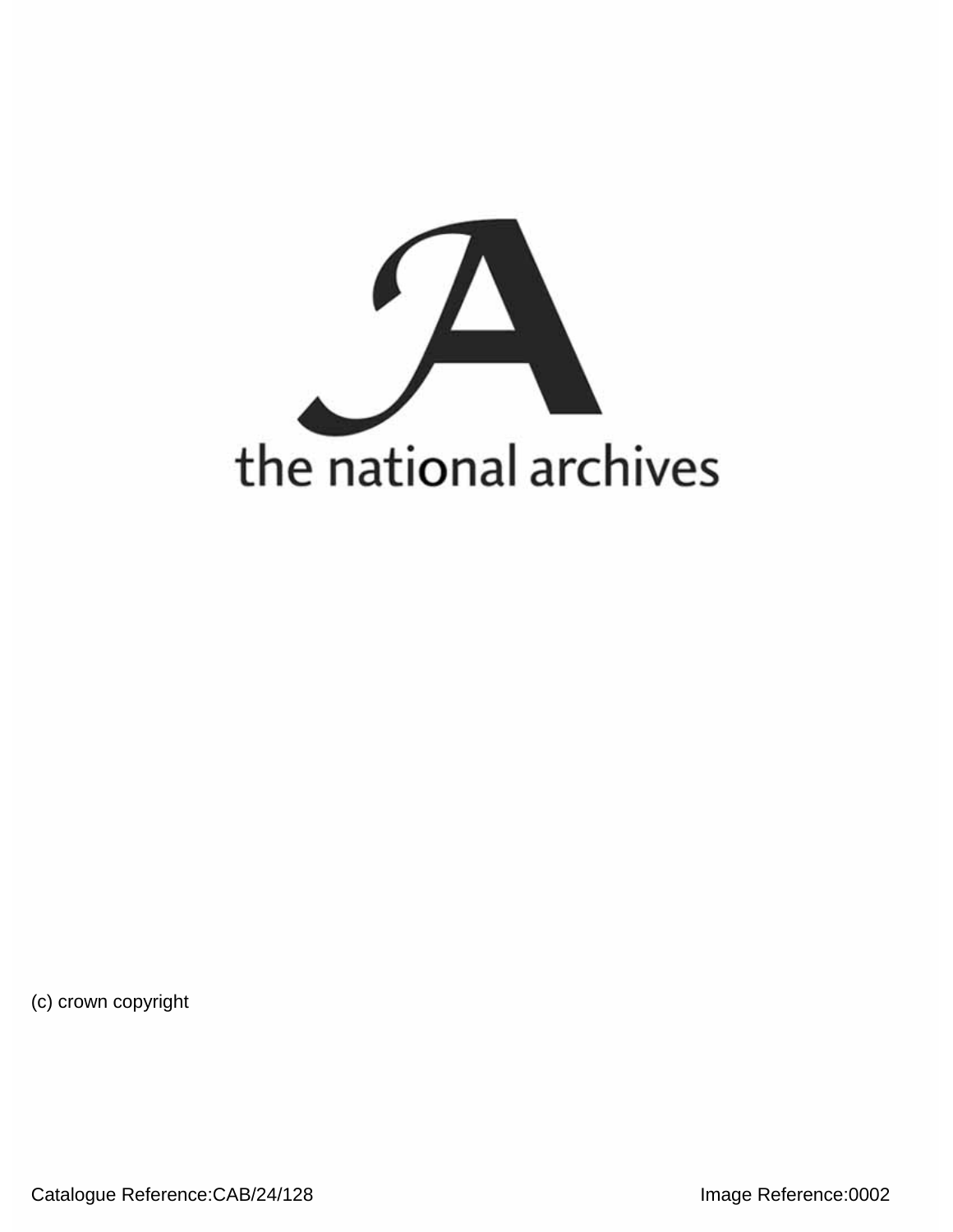This document is the property of His Britannic Majesty's Government.

 $39$ 

SECRET.

CP. 3358.

#### THE CABINET.

# **CONDITIONS ON WHICH TERMS OF AN AGREEMENT** FOR THE CONTINUATION OF THE TRUCE IN IRELAND **SHOULD BE BASED.**

## MEMORANDUM BY THE SECRETARY OF STATE FOR WAR.

During the last few weeks there has been an increasing disregard on the part of the Sein Feiners for the terms of the truce.

I suggest that it is necessary at the earliest possible moment after the conference 760 with Mr. de Valera to define more clearly what is and what is not permitted. circulate a memorandum by General Macready on the subject.

L. W.-E.

THE WAR OFFICE, *3rd October,* 1921.

(A.)—When the agreement was made, the main points considered were that all murders and outrages were to cease, or, to put it more in detail, that the rebels should cease from killing members of the Crown forces and loyalists, and should cease from injuring or commandeering their property, and that the Crown forces would abstain from attacking and arresting the rebels and from searching for their arms and documents.

The agreement did not specify in particular how the rebels should comport themselves in relation to the law and the machinery of government established by British authority, but the terms laid down that neither side should take any action to provoke the other.

Complaints have been made by both sides that the agreement, apart from killing, has not been always complied with, and in particular we allege that the rebels have systematically and continuously disregarded the law and the orders of lawfully constituted authority, and that they have been, in this respect, most provocative in their behaviour. It is submitted that, if the cessation of activities is to continue, it is essential that the law and all lawful authority should be obeyed and acknowledged, and that the rebels should at once cease from disregarding and undermining them, and in particular that they should cease from openly trying to establish and enforce obedience to their own alleged law, and to the orders of persons purporting to act under it.

The following are the terms on which, it is considered, an agreement for a. continuation of the present conditions should be based. Experience has shown that Sinn Fein deliberately tries to ignore the established law of the country and to set up its own authority in lieu. The Government should insist on the following conditions being accepted. There must be :—

- *(a.)* No interference with Government or with the person or property of individuals, or with the personnel of the forces of the Crown.
- (6.) No recruiting or collection of funds for organizations which have been declared illegal.<br>(c.) No carrying of arms without a permit, or wearing of unauthorized uniforms.
- 
- (d.) No importation or smuggling of arms, ammunition or explosives, or transfer of arms, ammunition or explosives within the country.
- (e.) No parades, inspections, drilling or military training.
- *(f.)* No usurpation of the functions of the Courts (civil or military), Government Departments or local bodies.
- *(g.)* No provocative action likely to cause a breach of the peace.

(B21/321) 100 10/21 H&S, Ltd. 9483wo

79 lrish

 $300$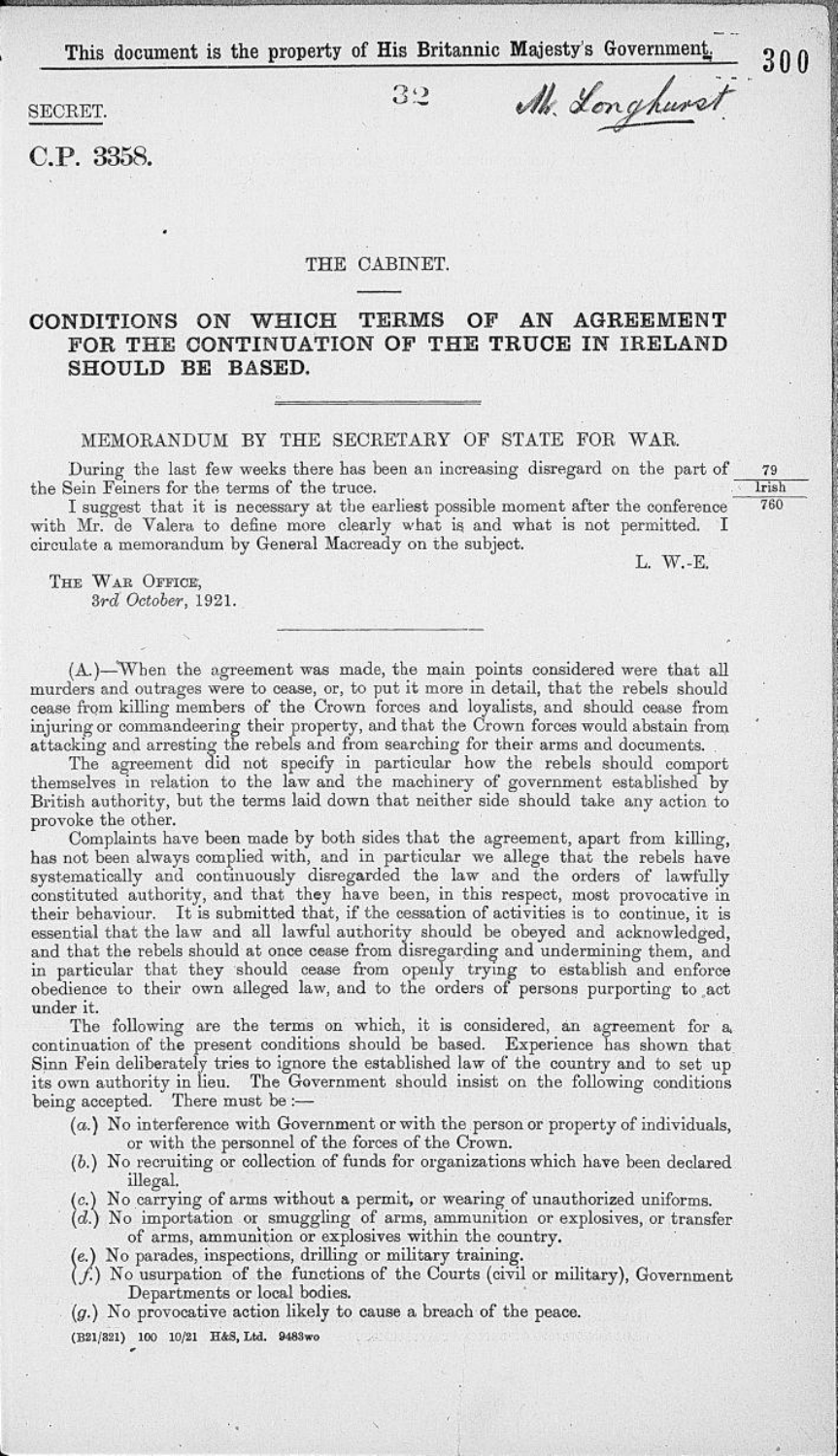In case of any infringement of the above, such action as is considered necessary will be taken by the civil forces of the Crown supported, if necessary, by the military forces.

(B.)—Except as provided for above, the Government agrees to refrain from :—

- (a.) Military and police activities directed against illegal organizations.
- $(b.)$  Despatch of reinforcements of troops or police to Ireland, except drafts and reliefs required for maintenance.
- (c.) Despatch of munitions to Ireland, other than those required for maintenance and training.
- *(d.)* Interference with . the movements of members or with the property of organizations which have been declared illegal, except in cases where they
- $(e.)$  The imposition of further restrictions under R.O.I.R.

The terms of the present agreement, as laid down in the letter to Lord Midleton dated 8th July, and as published in the Press on 9th July, and the same terms as mis interpreted by Sinn Fein, are attached in Appendix A. As they stand, these terms ar unsatisfactory and require putting on a definite basis, and one which is subject to no misconstruction.

### APPENDIX A.

# G.H.Q. COMMUNIQUE.

Mr. de Valera, having decided to accept the Prime Minister's invitation to confer with him in London, is issuing instructions to his supporters—

- 
- 
- 
- 
- (a.) To cease all attacks on Crown forces and civilians.<br>
(b.) To prohibit the use of arms.<br>
(c.) To cease military manœuvres of all kinds.<br>
(d.) To abstain from interference with public or private property.<br>
(e.) To disc peace which might necessitate military interference.

In order to co-operate in providing an atmosphere in which peaceful discussions may be possible, the Government has directed that-

- (a.) All raids and searches by military or police shall cease.
- $(b.)$  Military activity shall be restricted to the support of the police in their normal civil duties. normal civil duties,
- (c.) Curfew restrictions shall be removed.
- *(d.)* The despatch of reinforcements from England shall be suspended,
- (e.) The police functions in Dublin shall be carried out by the Dublin Metropolita Police.

In order to give the necessary time for these instructions to reach all concerned, the date from which they shall come into force has been fixed at 12 noon, Monday, 11th July, 1921.

THE TERMS OF THE TRUCE (As MISINTERPRETED BY SINN FEIN).

On behalf of the British Army, it is agreed as follows :-

- 1. No incoming troops, R.I.C., and Auxiliary Police and munitions, and no movements for military purposes of troops and munitions, except maintenance drafts.
- 2. No provocative display of forces, armed or unarmed.
- 3. It is understood that all provisions of the truce apply to martial law area, equally with the rest of Ireland.
- 
- 4. No pursuit of Irish officers or men, or war material or military stores.<br>5. No secret agents noting descriptions or movements, and no interference with the movements of Irish persons, military or civil, and no attempt to discover the haunts or habits of Irish officers and men. (Nore.-This supposes the abandonment of curfew restrictions.)

e